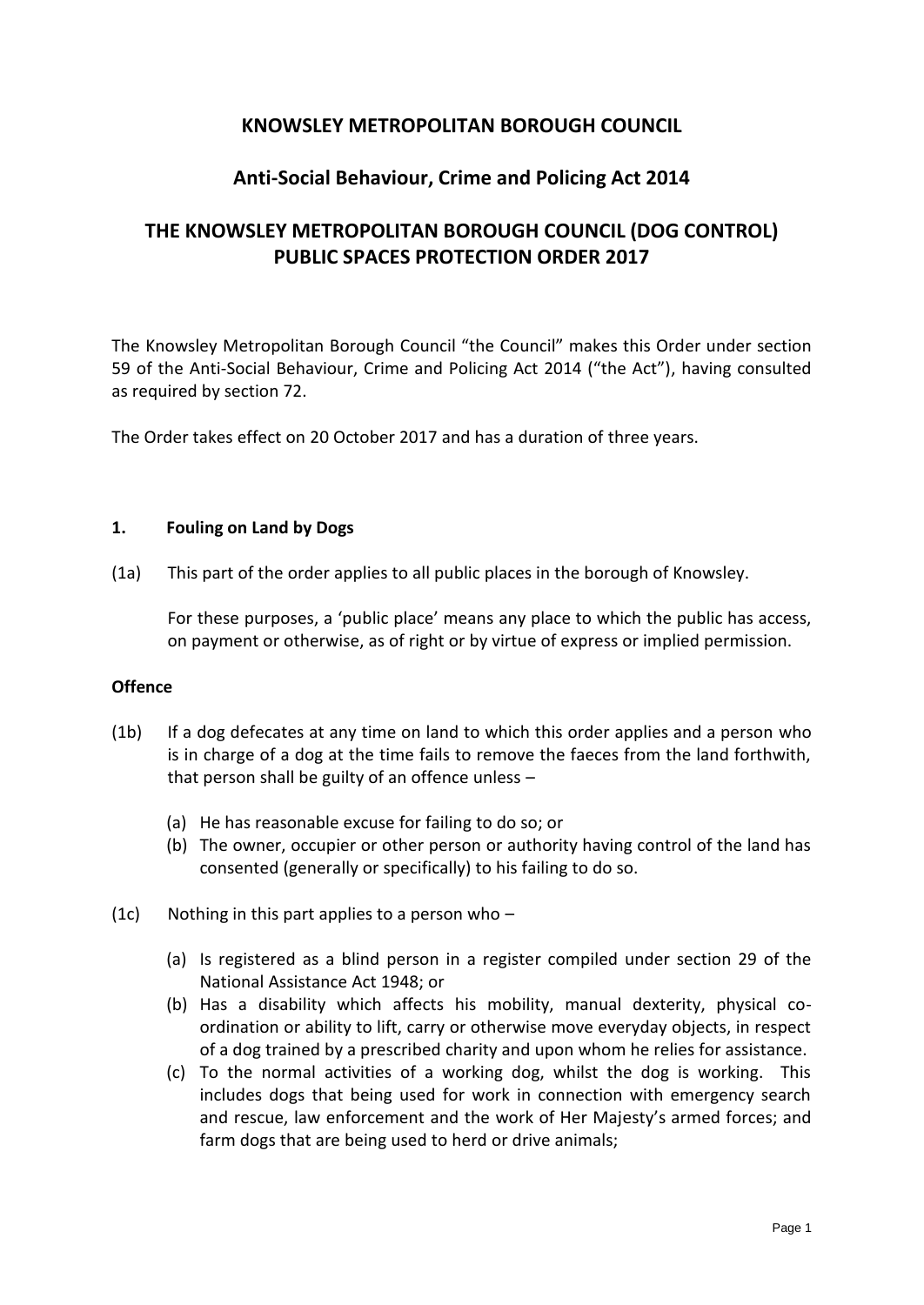- (1d) For the purpose of this section
	- (a) A person who habitually has a dog in his possession shall be taken to be in charge of the dog at any time unless at that time some other person is in charge of the dog;
	- (b) Placing the faeces in a receptacle on the land which is provided for the purpose, or for the disposal of waste, shall be sufficient removal from the land;
	- (c) Being unaware of the defecation (whether by reason of not being in the vicinity or otherwise), or not having a device for or other suitable means of removing the faeces shall not be a reasonable excuse for failing to remove the faeces;
	- (d) Each of the following is a 'prescribed charity'  $-$ 
		- (i) Dogs for the Disabled (Registered charity number 700454)
		- (ii) Support Dogs (registered charity number 1088281)
		- (iii) Canine Partners for Independence (registered charity number 803680)

## **2. Dogs on Leads by Direction**

- (2a) This Order applies to all land which is within the administrative area of Knowsley and which is -
	- (i) Open to the air (which includes land that is covered but open to the air on at least one side); and
	- (ii) to which the public are entitled or permitted to have access with or without payment or otherwise, as of right or by virtue of express or implied permission.

#### **Offence**

(2b) A person in charge of a dog shall be guilty of an offence, if at any time, on any land to which this Order applies, he does not comply with a direction given by an authorised officer of the Authority to put and keep a dog on a lead unless -

(a) he has a reasonable excuse for failing to do so: or

(b) the owner, occupier or other person or authority having control of this land has consented (generally or specifically) to his failing to do so.

- (2c) For the purpose of this article
	- (a) a person who habitually has a dog in this possession shall be taken to be in charge of the dog at any time unless at that time some other person is in charge of the dog.
	- (b) an authorised officer of the Authority may only give a direction under this Order to put and keep a dog on a lead if such restraint is reasonably necessary to prevent a nuisance or behaviour by the dog likely to cause annoyance or disturbance to any other person (on any land to which this Order applies) or the worrying or disturbance of any animal or bird.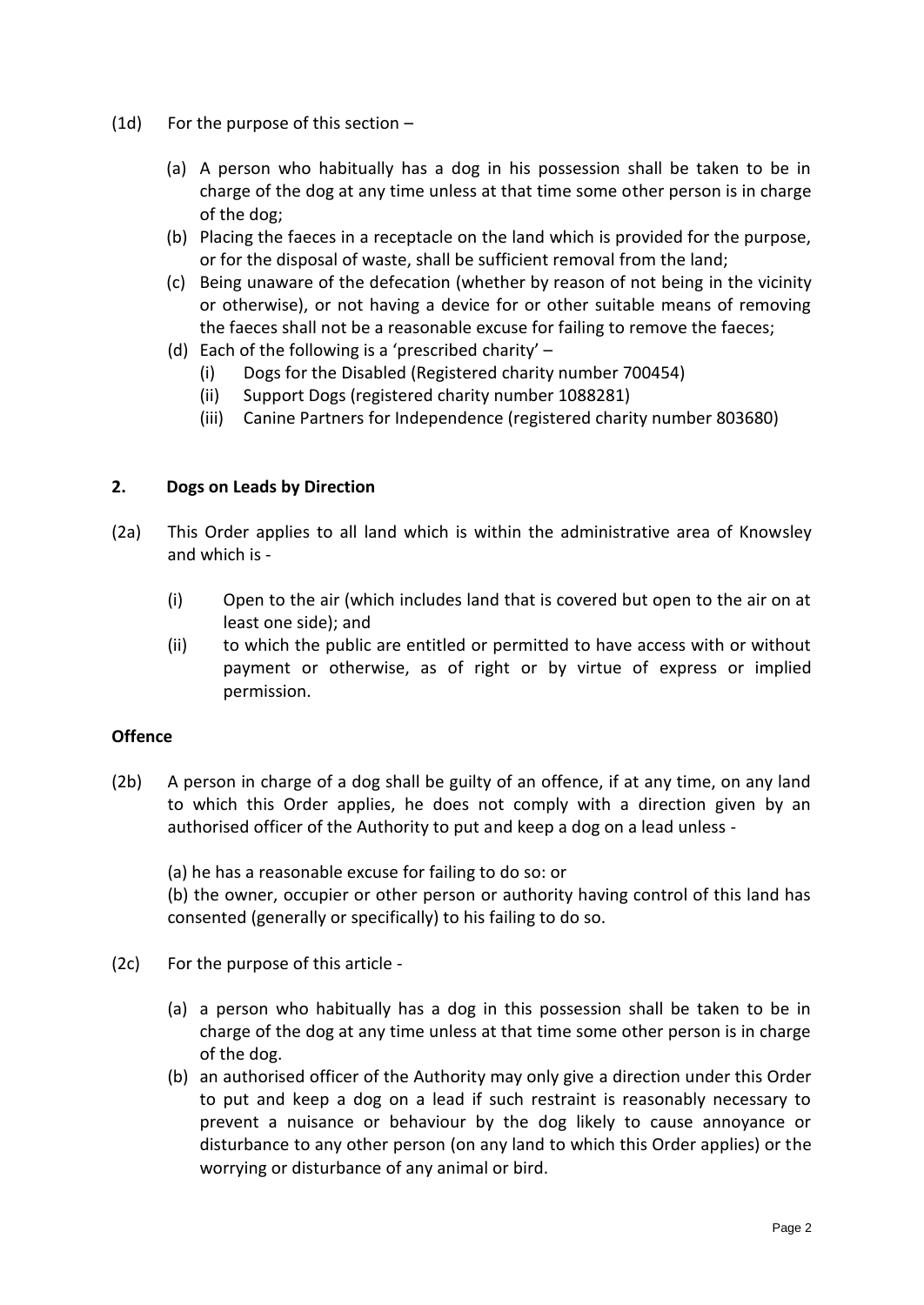(c) to the normal activities of a working dog, whilst the dog is working. This includes dogs that are being used for work in connection with emergency search and rescue, law enforcement and the work of Her Majesty's armed forces; and farm dogs that are being used to herd or drive animals;

# **3. Dogs on Leads in cemeteries and allotments**

(3a) This Order applies to the restricted area detailed in Schedule 1:

# **Offence**

- (3b) A person in charge of a dog shall be guilty of an offence if, at any time, on any land to which this Order applies he does not keep the dog on a lead unless –
	- (a) He has a reasonable excuse for failing to do so; or
	- (b) The owner, occupier or other person or authority having control of the land has consent (generally or specially) to failing to do so.
- (3c) For the purpose of this part a person who habitually has a dog in this possession shall be taken to be in charge of the dog.
- (3d) Nothing in this part applies to a person who  $-$ 
	- (a) To the normal activities of a working dog, whilst the dog is working. This includes dogs that are being used for work in connection with emergency search and rescue, law enforcement and the work of Her Majesty's armed forces;

## **4. The Dogs Excluded**

- (4a) This order applies to all enclosed children's play areas, Enclosed Multi Use Games Areas, and Areas Used for some other sporting or leisure purpose within the administrative area of Knowsley Council that are within the restricted area referred to in Schedule 2. ()
- (4b) This Part of the Order applies to all enclosed children's play areas in the Knowsley borough that are open to the air. For these purposes land which is covered is to be treated as land which is "open to the air" if it is open on at least one side.
- (4c) For the purposes of this part of the Order:-
	- (a) A "children's play area" is an area that is set aside for children to play in and contains children's play equipment such as a slide, swings, seesaw, climbing frame or other similar play apparatus.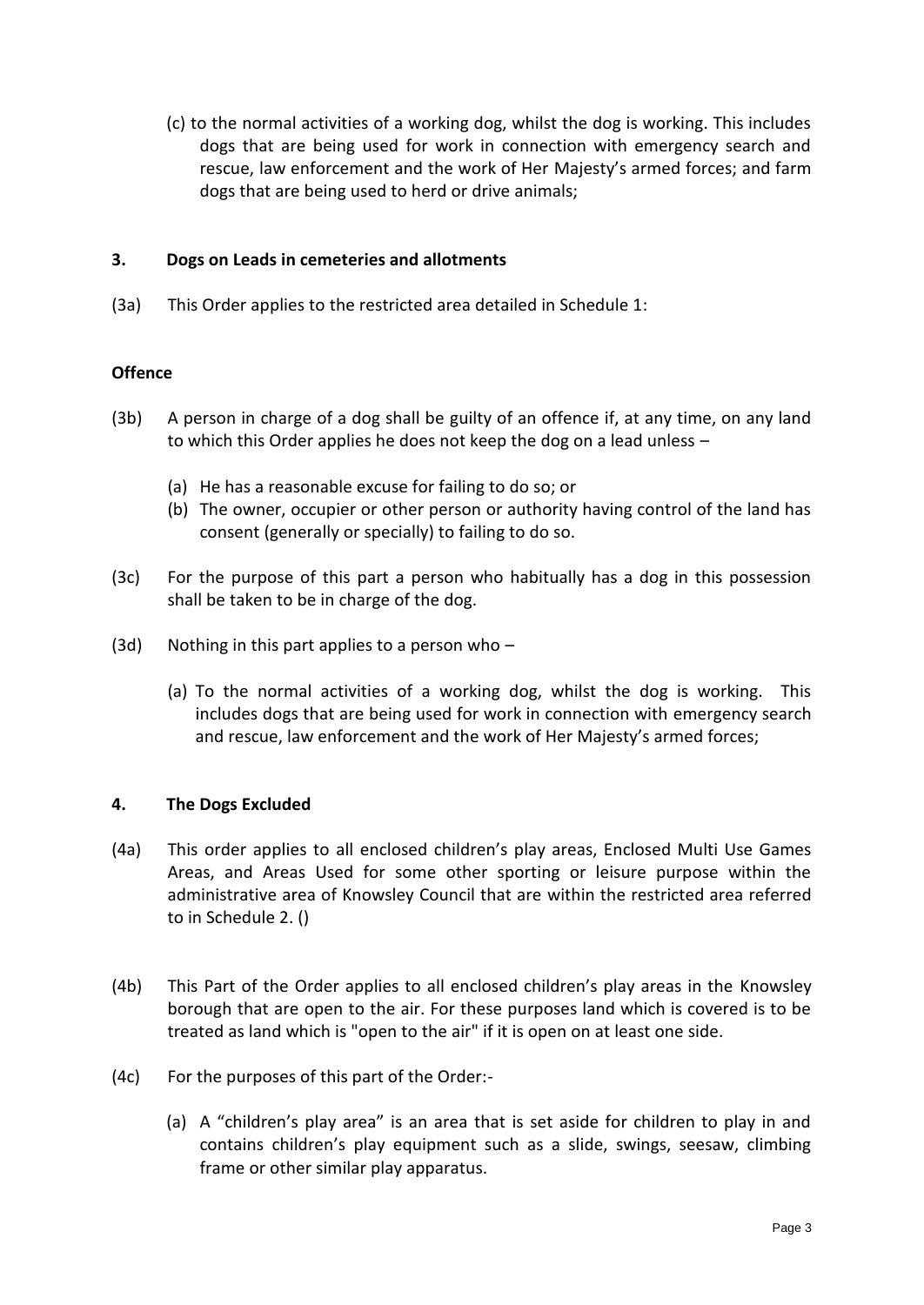- (b) A children's play area is "enclosed", if it is surrounded on all sides by fences, gates, walls or other structures that mark the extent of the play area.
- (c) An enclosed Multi Use Games Area is "enclosed", if it is surrounded on all sides by fences, gates, walls or other structures that mark the extent of the area.

#### **Offence**

- (4d) A person in charge of a dog shall be guilty of an offence if, at any time, he takes the dog onto, or permits the dog to enter or to remain, on any land to which this Order applies unless –
	- (a) he has a reasonable excuse for failing to do so: or
	- (b) the owner, occupier or other person or authorised having control of this land has been consented (generally or specifically) to his failing to do so.
- (4e) Nothing in this part applies to a person who  $-$ 
	- (a) is registered as a blind person in a register complied under section 29 of the National Assistance Act 1948: or
	- (b) is deaf, in respect of a dog trained by the Hearing Dogs for Deaf People (registered charity number 293358) and upon which he relies for assistance: or
	- (c) has a disability which affects his mobility, manual dexterity, physical coordination or ability to turn left, carry or otherwise move everyday objects, in respect of a dog trained by a prescribed charity and upon which he relies for assistance.
	- (d) Nothing in this part shall apply to dogs that are being used for work in connection with emergency search and rescue, law enforcement and the work of Her Majesty's armed forces;
- (4f) For the purposes of this part
	- (a) A person who habitually has a dog in this possession shall be taken to be in charge of the dog at any time unless at that time some other person is in charge of the dog; and
	- (b) Each of the following is a prescribed charity  $-$ (i) Dogs for the Disabled (registered charity number 700454) (ii) Support Dogs (registered charity number 1088281) (iii) Canine Partners for Independence (registered charity number 803680)

#### **5. Means to Remove Dog Faeces**

(5a) This part of the order applies to all public places in the borough of Knowsley.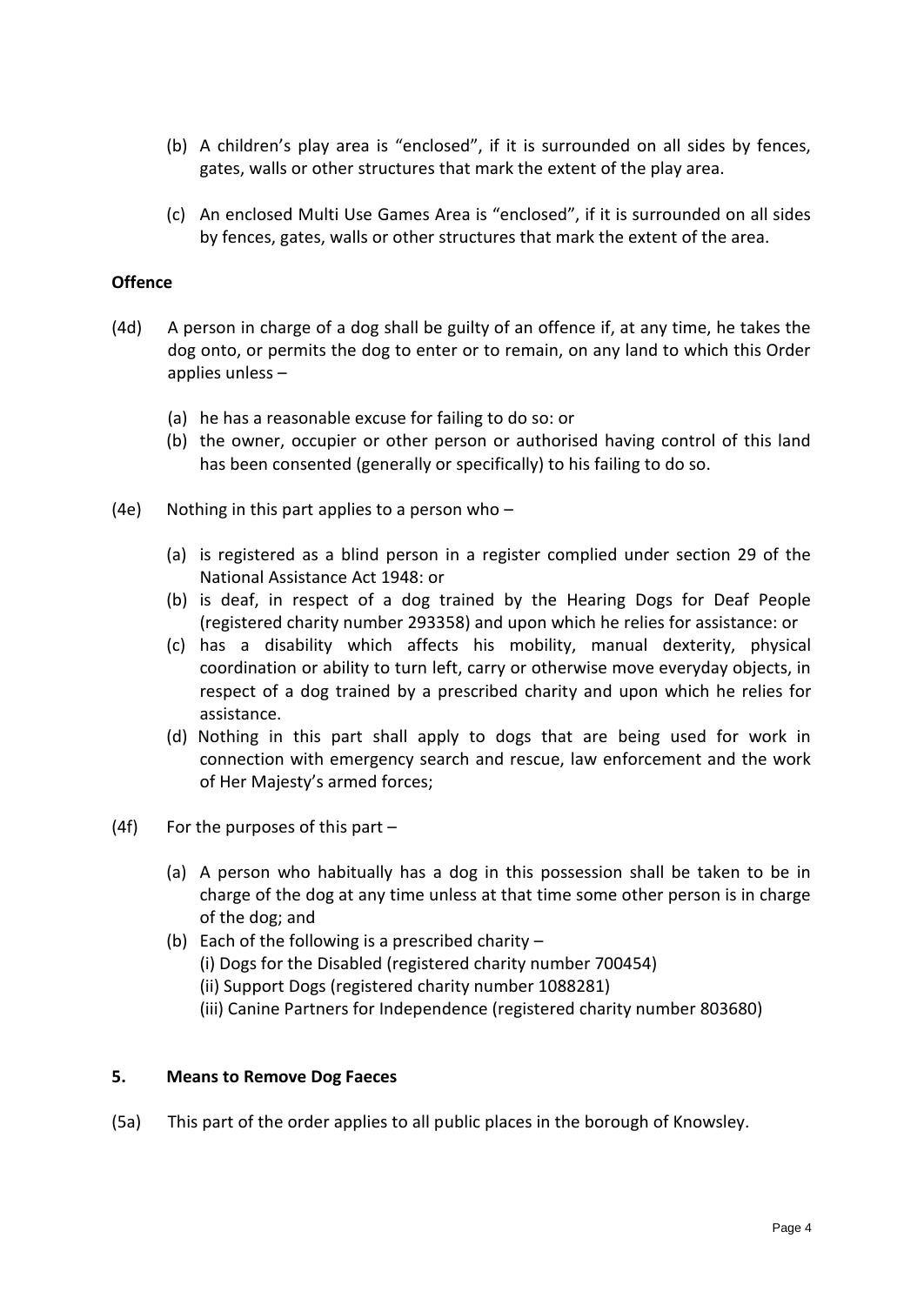For these purposes, a 'public place' means any place to which the public has access, on payment or otherwise, as of right or by virtue of express or implied permission.

## **Offence**

- (5b) A person in charge of a dog(s) on land to which this order applies to fail to produce a device for or other suitable means of removing dog faeces and transporting it to a bin (whether or not the dog has defecated) when asked to do so by an authorised officer unless:
	- (a) he has reasonable excuse for failing to do so; or
	- (b) the owner, occupier or other person or authority having control of the land has consented (generally or specifically) to his failing to do so.
- (5c) Nothing in this part applies to a person who
	- (a) is registered as a blind person in a register complied under section 29 of the National Assistance Act 1948: or
	- (b) is deaf, in respect of a dog trained by the Hearing Dogs for Deaf People (registered charity number 293358) and upon which he relies for assistance: or
	- (c) has a disability which affects his mobility, manual dexterity, physical coordination or ability to turn left, carry or otherwise move everyday objects, in respect of a dog trained by a prescribed charity and upon which he relies for assistance.
	- (d) Nothing in this part shall apply to dogs that are being used for work in connection with emergency search and rescue, law enforcement and the work of Her Majesty's armed forces;
- (5d) For the purposes of this part
	- (a) A person who habitually has a dog in this possession shall be taken to be in charge of the dog at any time unless at that time some other person is in charge of the dog; and
	- (b) each of the following is a prescribed charity  $-$ (i) Dogs for the Disabled (registered charity number 700454) (ii) Support Dogs (registered charity number 1088281) (iii) Canine Partners for Independence (registered charity number 803680)

#### **Other Matters**

(6a) Authorised Officer

In this Order "an authorised officer" means an authorised officer of the council, a police officer, a police community support officer or an officer accredited under the community safety accreditation scheme as designated by the council.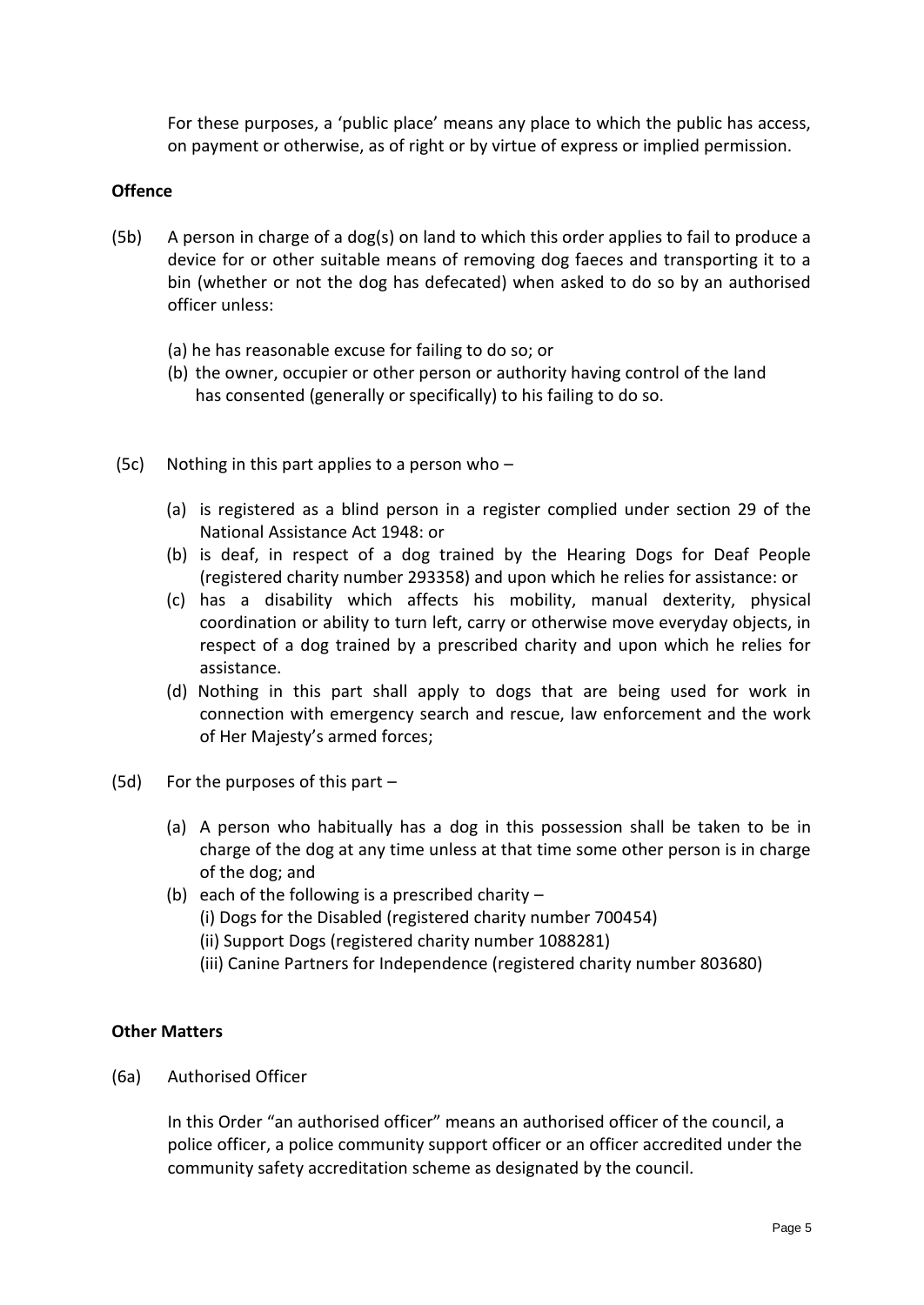# **6. Penalty**

(7a) If any breach of an offence under this Order occurs a Fixed Penalty Notice of £100 can be issued. Failure to pay may lead to prosecution. A person who is guilty of an offence under article 1 shall be liable on summary conviction to a fine not exceeding level 3 on the standard scale.

#### **APPEALS:**

In accordance with section 66 of the Act, any interested person who wishes to challenge the validity of this Order on the grounds that the Council did not have the power to make the Order or that a requirement under the Act has not been complied with may apply to the High Court within six weeks from the date upon which the Order or Variation is made.

Signed……………………………..

By authority of the Knowsley Metropolitan Borough Council under section 101 of the Local Government Act 1972

Address

Dated:……………………………..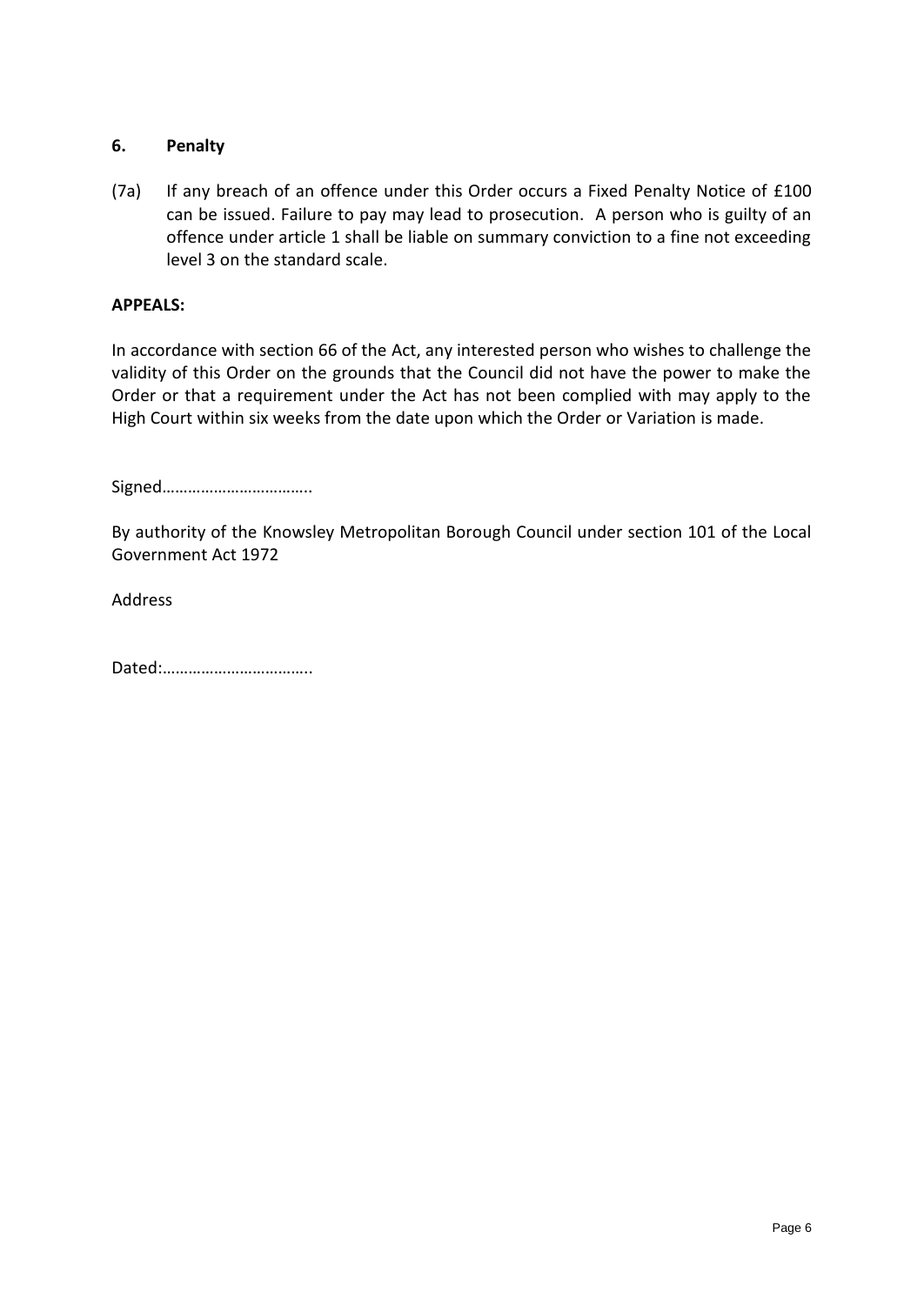#### **RESTRICTED AREAS**

#### **SCHEDULE 1**

1) All cemeteries and allotments within the administrative area of Knowsley Council specified below:

Knowsley Cemetery - Foxs Bank Lane, Whiston Prescot Cemetery - Manchester Road, Prescot.

Bowring Park Allotment - (located on Roby Road, Roby, Huyton) Delaware Allotment - (located on Delaware Crescent, Westvale, Kirkby) Stadt Moers Allotment - (located on Whiston Lane, Whiston) Glendevon Allotments - (located on Glendevon Road, Huyton) Cuper Crescent Allotment - (located on Cuper Crescent, Huyton) Holland Road Allotment - (located off Holland Road, Halewood) Quernmore Road Allotment – (located off Quernmore Road, Kirkby)

# **SCHEDULE 2**

2) All enclosed children's play areas, enclosed multi use games areas, and areas used for some other sporting or leisure purpose within the administrative area of Knowsley Council that are specified below:

| <b>Park Name</b>     | Play areas which dogs<br>will be excluded from | <b>Address</b>                  | Ward        |
|----------------------|------------------------------------------------|---------------------------------|-------------|
|                      |                                                |                                 |             |
| Pingwood Play Space  | Multi Use Games area<br>and toddler play area  | Carl's Way, Tower<br>Hill, L33  | Shevington  |
|                      |                                                |                                 |             |
| Copthorne Play Space | Childrens play area                            | Copthorne Walk, L32             | Whitefield  |
| <b>Memorial Park</b> | Children's play area                           | Bewley Drive,<br>Southdene, L32 | Cherryfield |
| <b>Webster Park</b>  | Toddler play area                              | Cherryfield Drive,<br>L32       | Cherryfield |
| Alt Park             | Toddler, children and<br>muga play area        | Endmoor Road, L36               | Page Moss   |
| Jubilee Park         | Toddler play area                              | Dinas Lane, Huyton,<br>L36      | Page Moss   |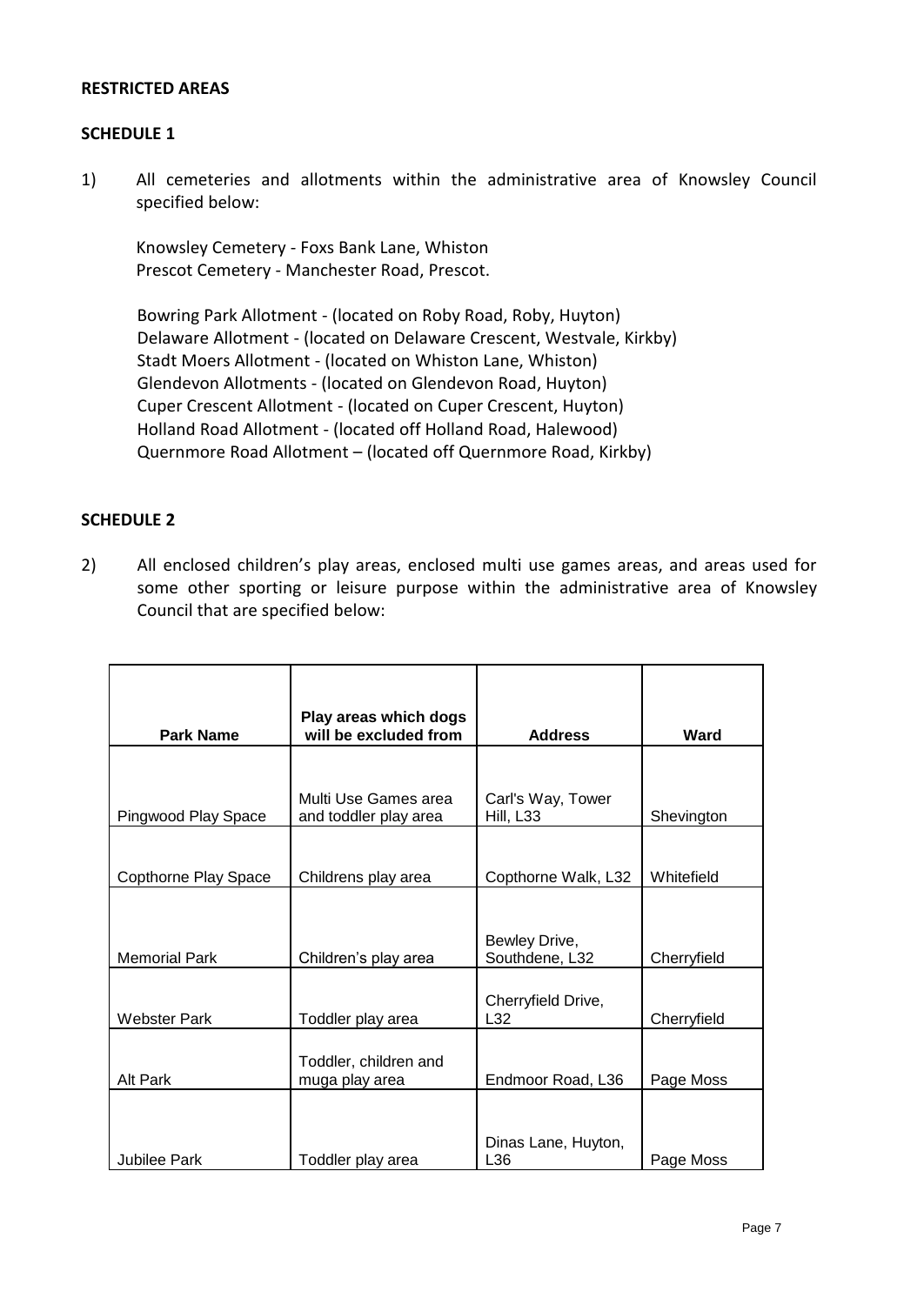|                                  | Toddler play area and                      | Longview Lane,                 |                        |
|----------------------------------|--------------------------------------------|--------------------------------|------------------------|
| King George V (Huyton)           | stepping stone play area                   | Huyton, L36                    | St. Michaels           |
| Court Hey Park                   | Toddler, children play<br>area             | Roby Road, Huyton,<br>L16      | Roby                   |
| Mc Goldrick Park                 | <b>Toddler and Multi Use</b><br>Games area | Rydal Road, Huyton,<br>L36     | St. Gabriel's          |
| <b>Stadt Moers</b><br>(Westview) | Children's play area                       | Olivia Way, Huyton,<br>L36     | St. Gabriel's          |
| Knowsley Village Rec.            | Multi Use Games area                       | Knowsley Lane, L34             | Prescot North          |
| <b>Eaton Street Park</b>         | Toddler play area                          | Eaton Street,<br>Prescot, L34  | Prescot North          |
| <b>KGV Prescot</b>               | Toddler play area                          | Wood Lane, Prescot,<br>L34     | Prescot North          |
| <b>Henley Park</b>               | Toddler play area                          | Delph Lane, Whiston,<br>L35    | Prescot South          |
| <b>Foxshaw Close</b>             | Toddler and children's<br>play area        | Foxshaw Close,<br>Whiston, L35 | Whiston and<br>Cronton |
| <b>Bryer Road</b>                | Toddler and children's<br>play area        | Bryer Road, Prescot,<br>L35    | Prescot South          |
| Whitestone Millennium<br>Green   | Multi Use Games area                       | Pennywood Drive,<br>Whiston    | Whiston and<br>Cronton |
| Hall Lane (The Pasture)          | Toddler play area                          | Hall Lane, Cronton             | Whiston and<br>Cronton |
| Wood Road                        | Toddler play area                          | Wood Road,<br>Halewood         | Halewood<br>South      |
| Halewood Leisure<br>Centre       | Multi Use Games area                       | Baileys Lane,<br>Halewood      | Halewood<br>South      |
| <b>Arncliffe Play</b>            | Toddler and children's<br>play area        | Arncliffe, Halewood            | Halewood<br>North      |